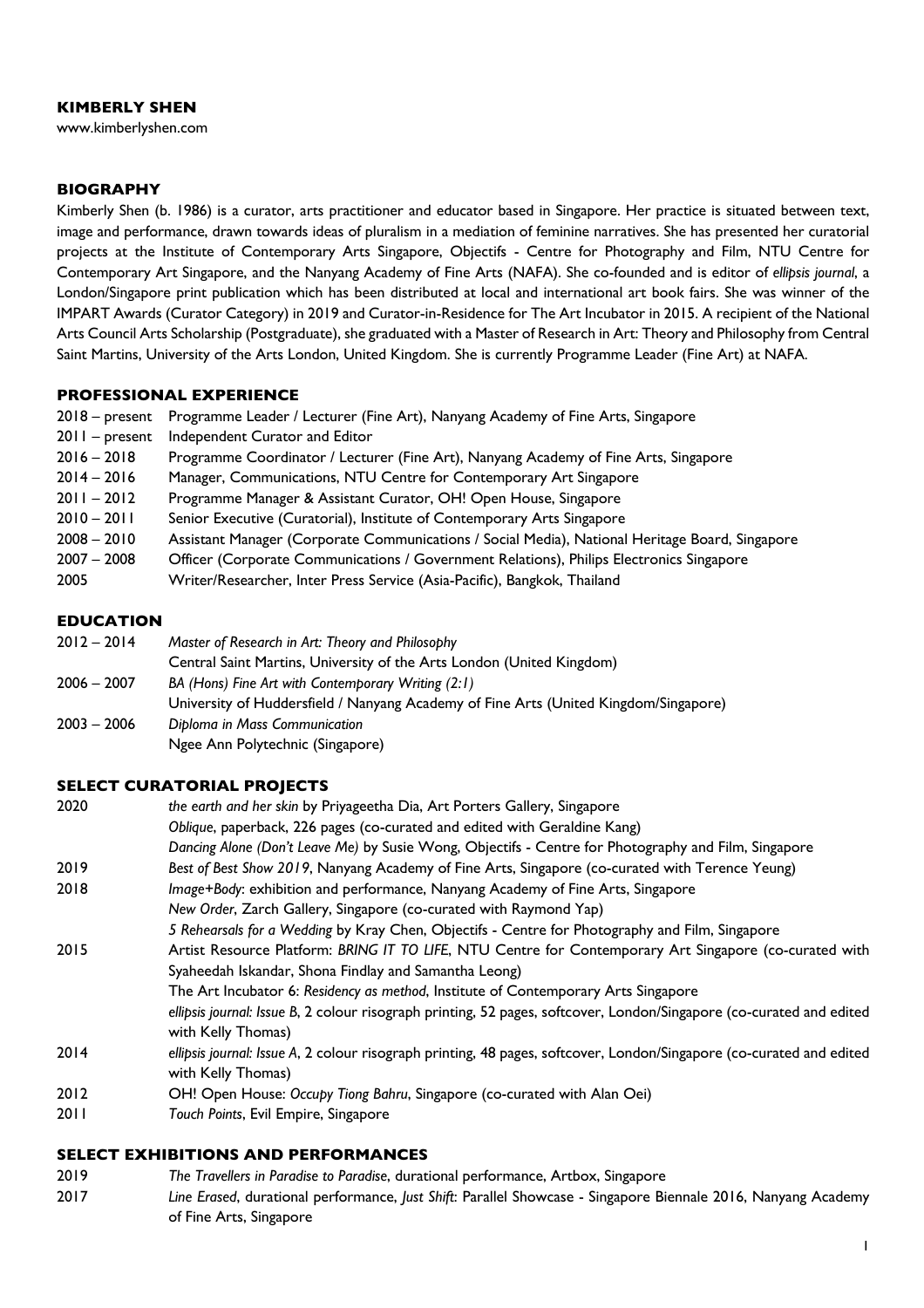2008 *TIME*, tickleart, CityLink Mall, Singapore *Performativity #2*, 24-HR ART, NT Centre for Contemporary Art, Darwin, Australia 2007 *End Times*, tickleart, CityLink Mall, Singapore *Ablution*, durational performance, Fetter Field: Singapore Performance Art Event, Singapore *Getting What She Wants*, Sculpture Square, Singapore *NAFA Fine Art Awards and Exhibition 2007*, Nanyang Academy of Fine Arts, Singapore

## **SELECT TEXT CONTRIBUTIONS**

| 2020 | Curatorial notes: the earth and her skin, curatorial essay for the earth and her skin, Art Porters Gallery                                                                                                           |  |
|------|----------------------------------------------------------------------------------------------------------------------------------------------------------------------------------------------------------------------|--|
|      | Endnotes: A Conversation Between Geraldine Kang and Kimberly Shen, Oblique, paperback, 226 pages<br>To Dance Alone, curatorial essay for Dancing Alone (Don't Leave Me), Objectifs - Centre for Photography and Film |  |
| 2018 | Conversation between Kray Chen and Kimberly Shen, curatorial notes and published interview for 5 Rehearsals for a<br>Wedding, Objectifs - Centre for Photography and Film                                            |  |
| 2015 | Residency as method, curatorial essay for The Art Incubator 6: Residency as method, Institute of Contemporary<br>Arts Singapore                                                                                      |  |
| 2014 | Afterimage: Contemporary Photography from Southeast Asia (Singapore: Singapore Art Museum), Trans-Asia<br>Photography Review, Volume 5, Issue 2, 89pp                                                                |  |
| 2011 | The Next Act - Singapore International Festival of the Arts, The Peak, Issue May 2011<br>Sculpture: Reframed/Redefined, d+a magazine, Issue 61                                                                       |  |
| 2010 | Open Charm, d+a magazine, Issue 47                                                                                                                                                                                   |  |
| 2009 | Terminal Comfort, d+a magazine, Issue 45                                                                                                                                                                             |  |
| 2005 | Mercy for Children in the Heart of a Slum, May 2005, Inter Press Service (Asia-Pacific)                                                                                                                              |  |
|      | Of 'Lady Boys' and Men in Hair Bands, May 2005, Inter Press Service (Asia-Pacific)                                                                                                                                   |  |
|      | Groups Come Together to Save Children from Online Predators, April 2005, Inter Press Service (Asia-Pacific)                                                                                                          |  |

## **TALKS AND PRESENTATIONS**

- 2020 *Stay-Home Sessions (SHS) Panel Discussion: The Curators* (panellist), Singapore In Conversation with Susie Wong and Faith Ng (moderator), *Dancing Alone (Don't Leave Me)*, Objectifs: Centre for Photography and Film, Singapore 2018 Panel Discussion: *New Order* (panellist), Zarch Gallery, Singapore Curator and Artist Talk with Kray Chen (moderator), *5 Rehearsals of a Wedding,* Objectifs: Centre for Photography and Film, Singapore
- 2016 Fine Art Alumni Talk: *TEN* (presenter), Nanyang Academy of Fine Arts, Singapore
- 2014 2015 *ellipsis journal*: Art Book Fair participations at Bergen Art Book Fair (Norway), TheBookShow (Singapore), MIA&D Fair (Singapore), Room&Book: Institute of Contemporary Arts (London), Kadist Art Book Fair Pop-Up (San Francisco), TenderBOOKS (London)
- 2014 Talk: *Self-Publishing in Singapore (publishing as an expanded form)* (presenter), Singapore Art Book Fair 2014, NTU Centre for Contemporary Art

# **AWARDS AND HONOURS**

- 2019 IMPART Awards 2019 (Winner, Curator Category), Singapore
- 2012 National Arts Council Art Scholarship (Postgraduate), Singapore
- 2007 NAFA Fine Art Awards: Highly Commended (Art Work), Singapore
	- NAFA Fine Art Awards: Highly Commended (Written Work), Singapore

## **GRANTS AND RESIDENCIES**

- 2015 Curator-in-Residence, The Art Incubator, Singapore
- 2014 Presentation & Participation Grant (ellipsis journal: Issue B), National Arts Council, Singapore
- 2013 Presentation & Participation Grant (ellipsis journal: Issue A), National Arts Council, Singapore

# **PRESS**

- 2020 *Arts Picks: 'Radio' shows for seniors, Priyageetha Dia's solo show, and more*, The Straits Times (online) *Six to see in Singapore during Singapore Art Week*, ArtReview Asia (online)
- 2019 *Open call to artists and curators for submissions*, The Straits Times (online)
- *NAFA's 2019 graduates' works use innovation and creativity to address social issues*, Lianhe Zaobao (print)
- *Singapore Art Week 2019: A Round Up*, The Artling (online)
- 2015 *Artists in Residence on the Rise / Singapore*, Flash Art (online)